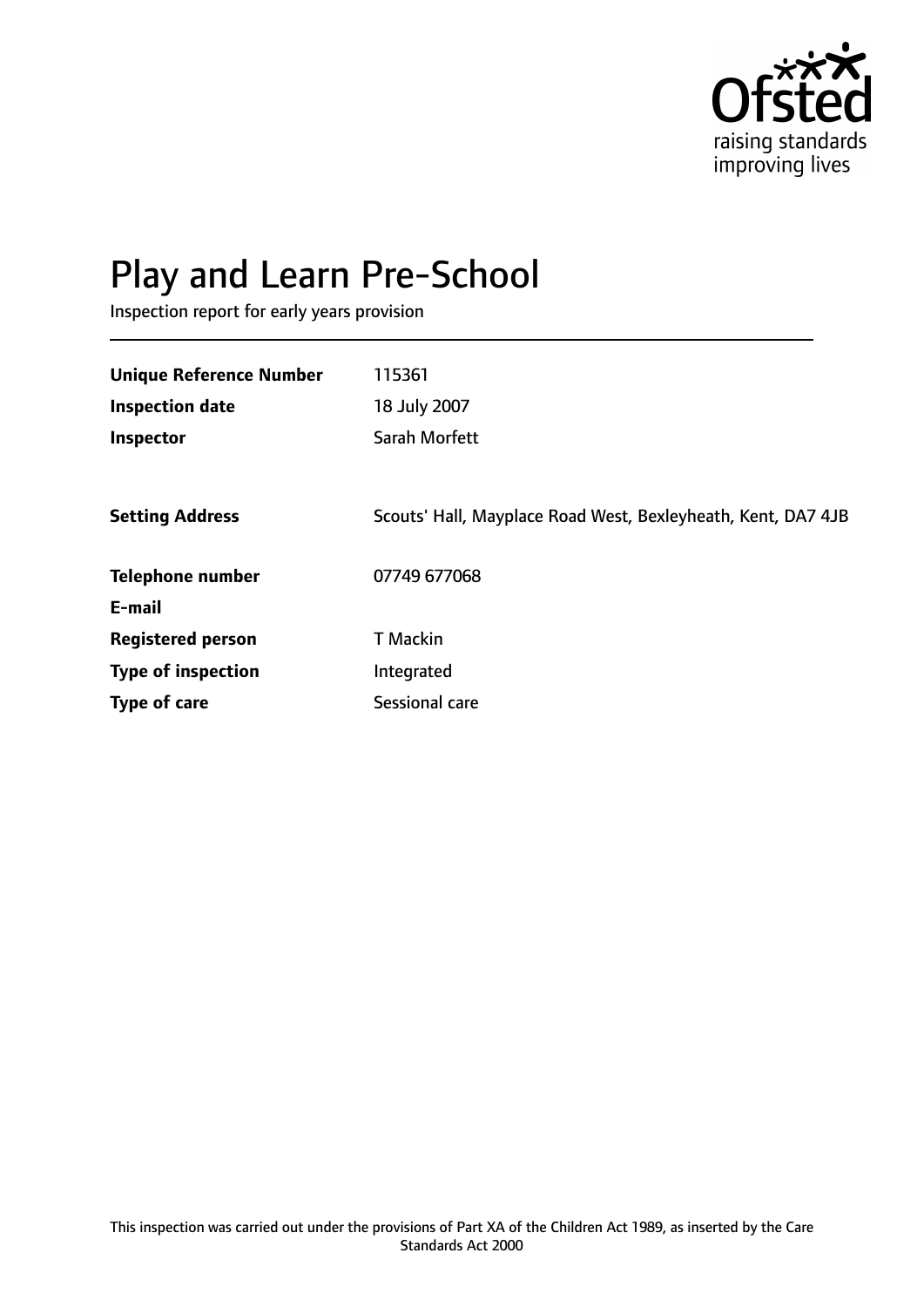#### **ABOUT THIS INSPECTION**

The purpose of this inspection is to assure government, parents and the public of the quality of childcare and, if applicable, of nursery education. The inspection was carried out under Part XA Children Act 1989 asintroduced by the Care Standards Act 2000 and, where nursery education is provided, under Schedule 26 of the School Standards and Framework Act 1998.

This report details the main strengths and any areas for improvement identified during the inspection. The judgements included in the report are made in relation to the outcomes for children set out in the Children Act 2004; the National Standards for under 8s day care and childminding; and, where nursery education is provided, the *Curriculum guidance for the foundation stage.*

The report includes information on any complaints about the childcare provision which Ofsted has received since the last inspection or registration or 1 April 2004 whichever is the later.

#### **The key inspection judgements and what they mean**

*Outstanding: this aspect of the provision is of exceptionally high quality Good: this aspect of the provision is strong Satisfactory: this aspect of the provision is sound Inadequate: this aspect of the provision is not good enough*

For more information about early years inspections, please see the booklet *Are you ready for your inspection?* which is available from Ofsted's website: *www.ofsted.gov.uk.*

# **THE QUALITY AND STANDARDS OF THE CARE AND NURSERY EDUCATION**

On the basis of the evidence collected on this inspection:

The quality and standards of the care are good. The registered person meets the National Standards for under 8s day care and childminding.

The quality and standards of the nursery education are good.

## **WHAT SORT OF SETTING IS IT?**

Play and Learn Pre-School is run by a private provider. It opened in 1993 and operates from a scout hall in a Bexleyheath, in the London borough of Bexley. A maximum of 24 children may attend the pre-school at any one time. The pre-school is open each weekday from 09.15 to 12.20 for 38 weeks of the year. All children share access to a secure enclosed outdoor play area.

There are currently 25 children aged from two years to under five years on roll. Of these, 19 children receive funding for early education. Children come from a local catchment area. The pre-school currently supports a number of children with learning difficulties and/or disabilities and also supports a number of children who speak English as an additional language.

The pre-school employs five members of staff. Of these, three hold appropriate early years qualifications and one is working towards a qualification.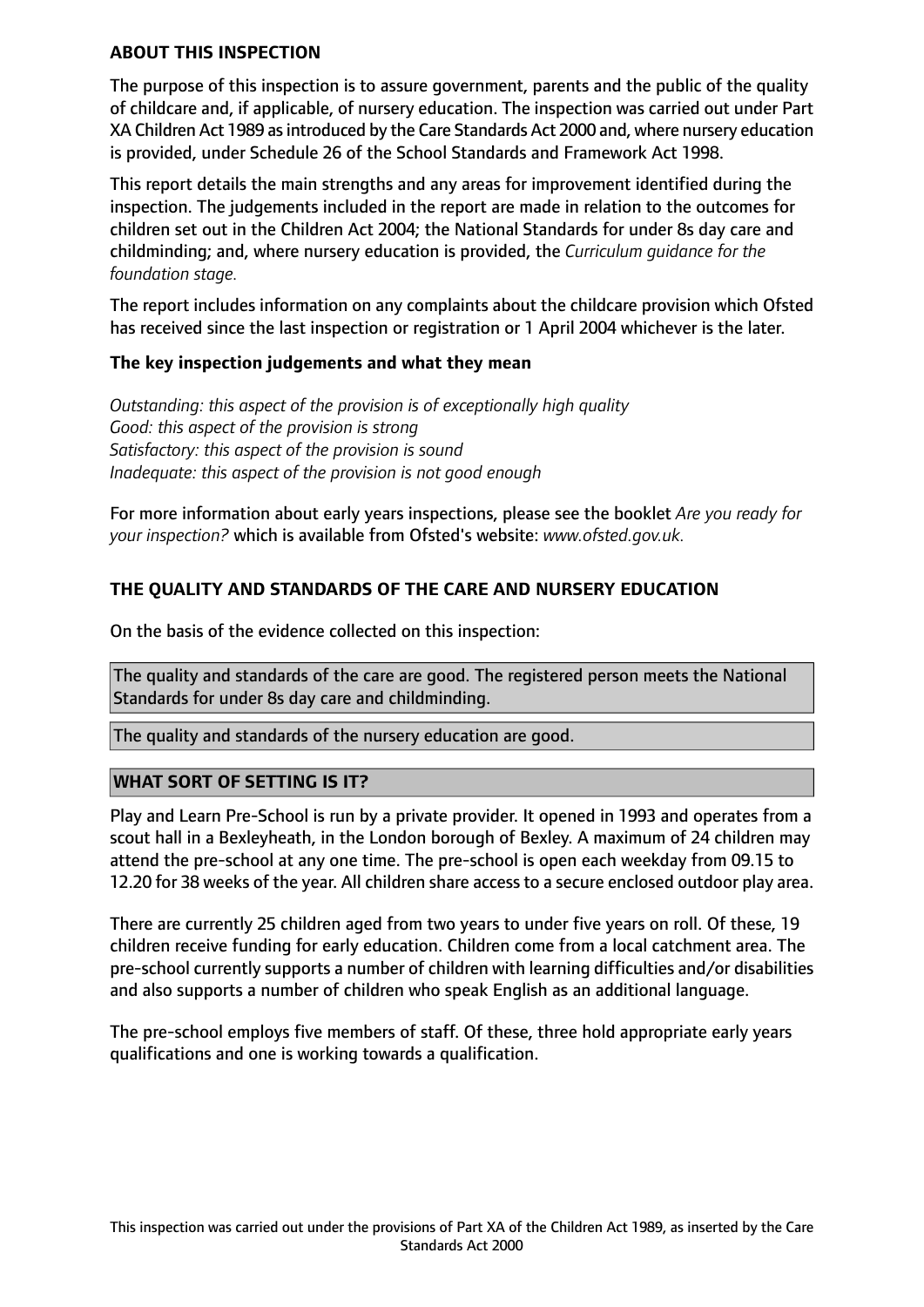## **Helping children to be healthy**

The provision is good.

Children play in a bright, clean and well-maintained environment. Effective cleaning routines, such as wiping tables with anti-bacterial spray and keeping floors clean, mean that children benefit from a hygienic play area. There are strong systems in place to promote children's understanding of good hygiene practice. For example, easily accessible resources enable them to wash their hands after going to the toilet, before eating and after messy play activities. Tissues are readily available and children are reminded to wipe their noses. Details of the group's sickness policy are communicated effectively, therefore, children who are infectious are kept at home and consequently the risk of cross infection is greatly reduced.

There are secure systems in place for recording accidents and medication. Staff follow good procedures for the recording of accidents and have access to a suitable procedure for recording medication should it be required. Parents give written permission for the procedures which require them such as emergency medical advice and treatment. Therefore, children's health and well-being are fully promoted.

Children have ample opportunities to be active. They are offered a good balance of physical activities through well thought out planning. Access to large equipment, such as a climbing frame, slide, bikes, balls and space hoppers, means children are using large motor skills well. Organised games inside like obstacle courses and parachute games help children learn how to control their bodies. Therefore, their physical development is promoted well.

Children learn to make healthy choices about what they eat. For example, each day at the snack bar they are offered a range of food which helps them to understand what is good for them. For example, they can choose from banana, raisins and apple, and are offered a drink of either milk or water. Children can help themselves to a drink throughout the session as a jug of water is always available. Therefore, they begin to learn the benefits of a healthy diet.

## **Protecting children from harm or neglect and helping them stay safe**

The provision is good.

Children play in a bright and welcoming environment. They are cared for in a large hall which is set up with a wide variety of activities. These are inviting and offer them balance and challenge. Furniture, toys and equipment are well maintained and in good condition. For example, all toys conform to current safety standards, broken toys are discarded or put to one side for mending and effective cleaning routines are followed. The facilities are in very good condition and safety is well maintained both inside and out. Therefore, children can make the most of their time in the group.

Daily risk assessments ensure that children's safety is promoted. For example, the staff check that the floors are free of trip hazards, exits are clear, sockets are covered and the outside area is free from hazards. Staff ensure the general safety throughout the session because they are vigilant and wipe up spills. Children learn about keeping themselves safe as they join in with the regular fire evacuation procedure. The group feel it is important to raise awareness of safety issues and include clear guidelines in the staff induction and any outings the children go on are thoroughly risk assessed. Therefore, children's safety is paramount.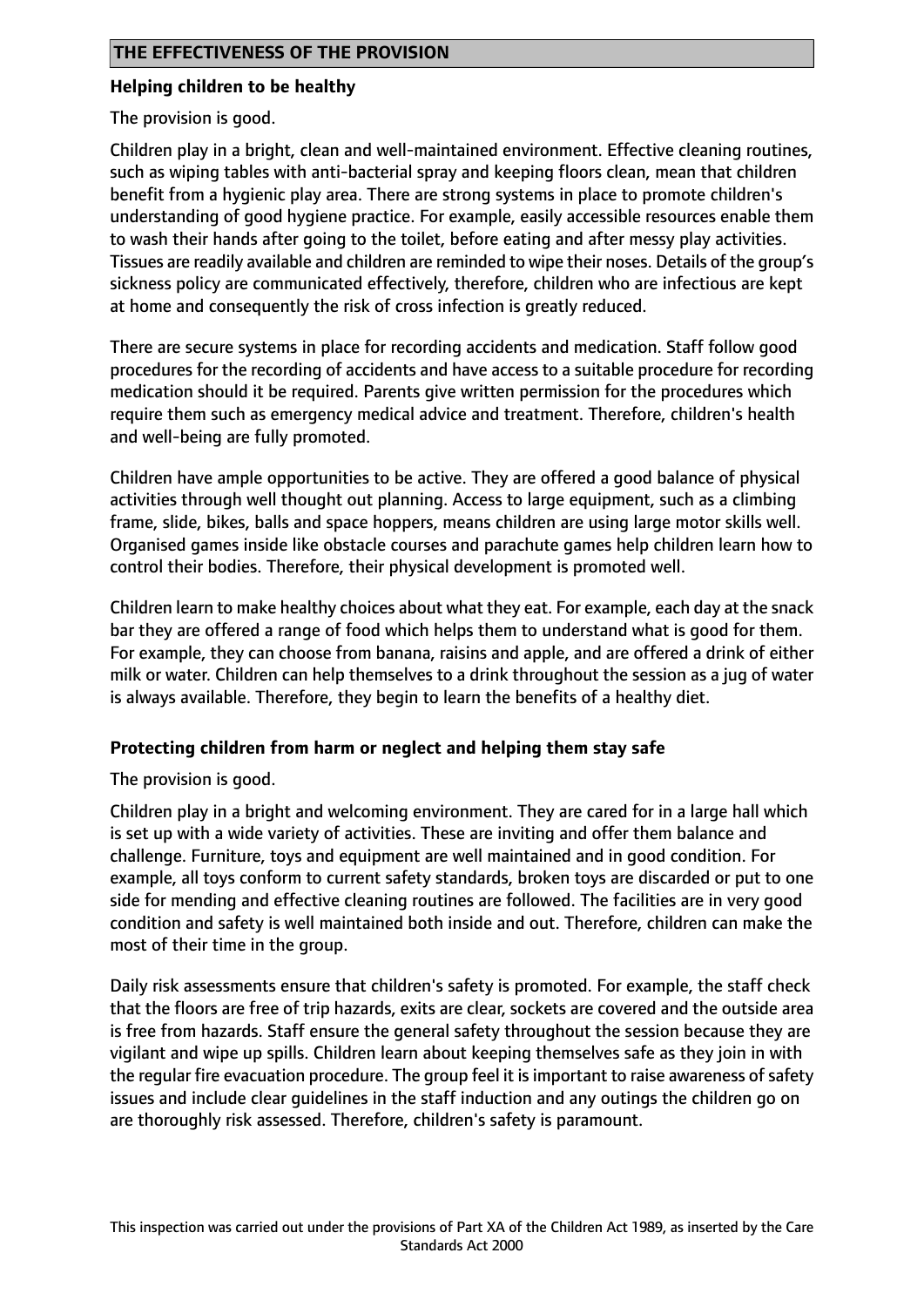Children's welfare and safety are promoted. The policy for the protection of children is detailed and informs staff and parents of the group's duty of care towards them. For example, it contains up-to-date information regarding the Local Safeguarding Children Board procedures, details of signs and symptoms of abuse and includes a procedure should an allegation be made against a member of staff. The group are committed towards training staff in current procedures. Therefore, children's well-being is safeguarded.

# **Helping children achieve well and enjoy what they do**

# The provision is good.

Children arrive with confidence. Each morning they are greeted warmly by the staff and settle quickly because a broad range of activities are set out invitingly for them. These cover all the areas of development and provide them with balance and challenge. For example, they play in the water learning about floating and sinking, express themselves through art and craft materials, develop imagination in the role play area and develop construction skills, building with bricks and Lego. Activities are well thought-out and the 'Birth to three matters' framework features strongly within the planning. This means that all ages of children are challenged according to their age and ability. Children are thoroughly engaged and occupied, therefore, they learn through the good play opportunities offered.

## Nursery Education.

The quality of teaching and learning is good. Staff have a sound understanding of the Foundation Stage and plan a broad range of activities for children which help them to make progress through the stepping stones towards the early learning goals. Each activity has a clear learning intention and staff interact well with the children asking open-ended questions which make them think, such as 'how' 'what' and 'where'. Therefore, through the effective teaching methods the children make good progress. Children's personal development is discussed at regular meetings and the next steps in learning are identified for them. Staff include this in the planning to help move them forward. Staff clearly explain how the children are making good progress, however, observation and assessment records do not fully reflect this as no clear picture is built within the records to show what stage the children are at. Staff work well as a team and are committed to helping the children reach their own potential.

Children enjoy good learning experiences at the group. Their personal, social and emotional development is promoted well. They gain independence as they take themselves to the toilet and are given opportunities to pour their own drinks at snack time. They are encouraged to use conventions, such as 'please' and 'thank you' and develop a strong sense of themselves as a member of the community as they discuss their families with the staff. Children have access to a wide range of books, they learn to handle them carefully turning pages one at a time. They enjoy looking at the pictures making up their own story as well as joining in with group stories. Children attempt to write for a purpose as they mark make with the range of materials provided. For example, they ascribe meaning to marks in the home corner and a construction activity where they are encouraged to write lists or draw pictures of what they have built.

The children use maths language as they play. For example, they talk about 'floating' and 'sinking' in the water play. They count in various activities and show interest in construction, talking about shape and arrangements as they build. Children learn how to operate simple equipment as they play with V-Tech toys and calculators. They take an interest in living things as they plant flowers and vegetables in the outside area. Therefore, they are gaining knowledge and understanding of the world around them. Children enjoy many creative activities during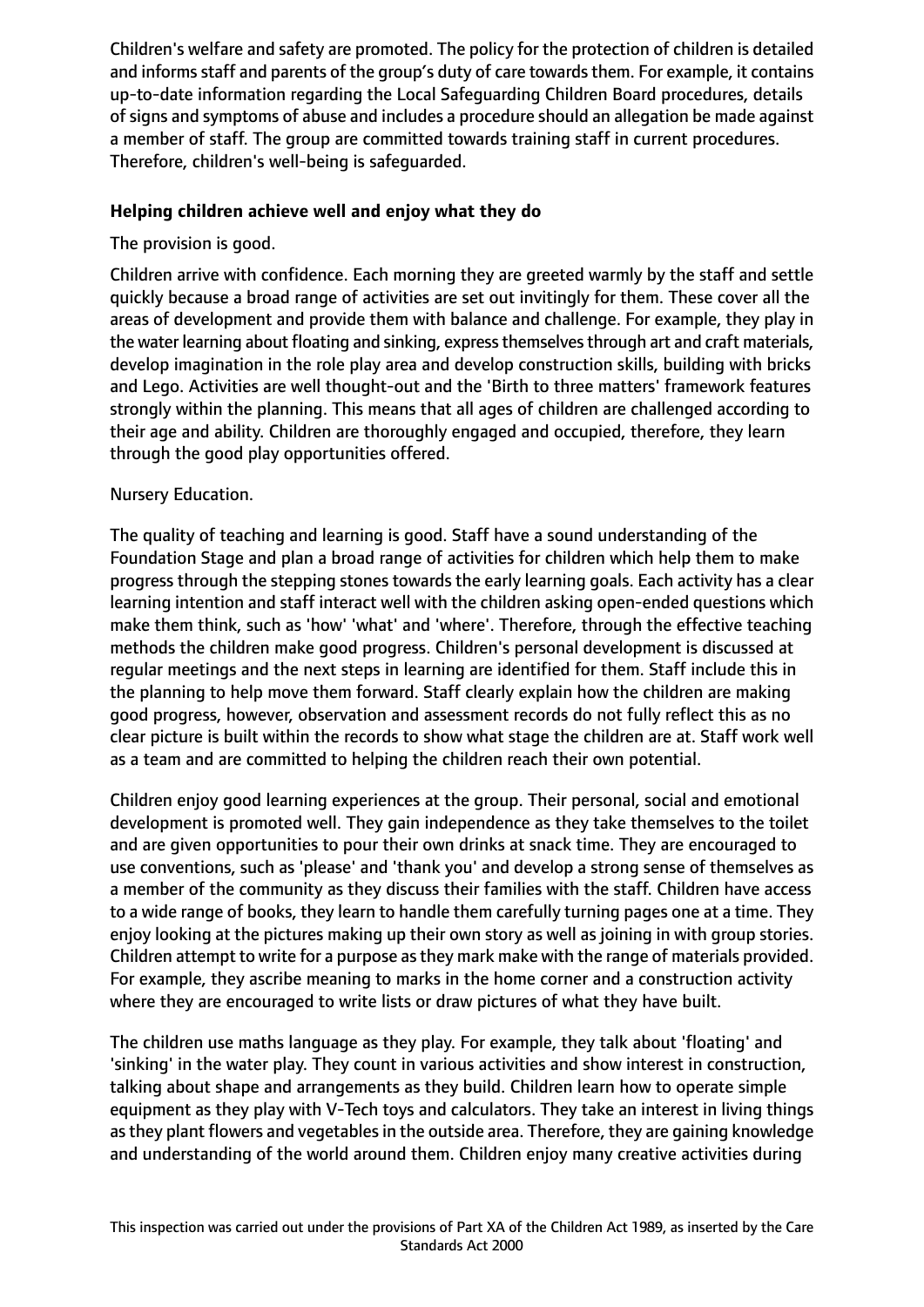the session. They explore the textures of malleable materials, such as play dough, water and sand and express themselves through free painting. They build a wide repertoire of songs and enjoy singing at group time. They can clap out the syllables in their names helping them to learn about rhythm. Overall, the pre-school plan and provide a good range of experiences and play opportunities which help to prepare the children for school.

# **Helping children make a positive contribution**

The provision is good.

Children enjoy coming to the pre-school and are treated as individuals. Details of children's dietary requirements, medical needs, religion, language and emergency contacts are recorded. Therefore, the staff are able to cater for them as individuals. Children have access to an adequate range of toys and resources which reflect positive images of diversity, for example, in the books, puzzles, dressing up and dolls that they play with. However, the range and reflection of diversity is limited. The group are positive in their approach to developing this area. The group are committed to helping children with learning difficulties and/or disabilities. The staff are trained to implement Individual Education Plans and children with special needs are strongly supported.

Children behave well at the pre-school. Self esteem and confidence is built through lots of praise and encouragement. Strategies according to age and stage of development are employed and staff are positive role models saying 'please' and 'thank you' to children. They follow the staff's example, therefore they learn to be polite and respect each other. Parents are well informed of the care their children receive because they enter into written agreements when they first start. A good range of written information is provided for them detailing the aims for their children. The staff spend time chatting to them at the beginning and end of the session letting them know how the children have been. Therefore, good relationships are developed.

The partnership with parentsis good. The pre-school display information about the Foundation Stage curriculum, therefore the parents are involved in the children's education. Parents report they feel included in their children's education and are aware how they move forward and make good progress. Children's spiritual, moral, social and cultural development is fostered through the range of activities planned within the Foundation Stage, through discussion with staff and through participating in activities which help them understand about the world around them.

# **Organisation**

The organisation is good.

Children are happy and settled in the well-organised environment. Space is utilised well and they move around freely and independently selecting from a good range of activities which promotes their learning experiences. Staff are deployed well, therefore, they enhance their learning opportunities. Most of the staff hold an appropriate childcare qualification and one member of staff is working towards one. Robust recruitment and vetting procedures ensure all staff who work with the children are suitable to do so.

The registration certificate is displayed and the necessary records are well-maintained and shared with parents. For example, the record of attendance is marked daily and records arrival and departure times and policies for lost or uncollected children contain clear guidance for staff and parents. The group have developed a sound procedure for the recording of complaints and contact details for Ofsted are displayed for parents should they require them. A good range of policies and procedures make up the group's operational plan which underpins the smooth running of the pre-school, therefore, children's health, safety and well-being is promoted.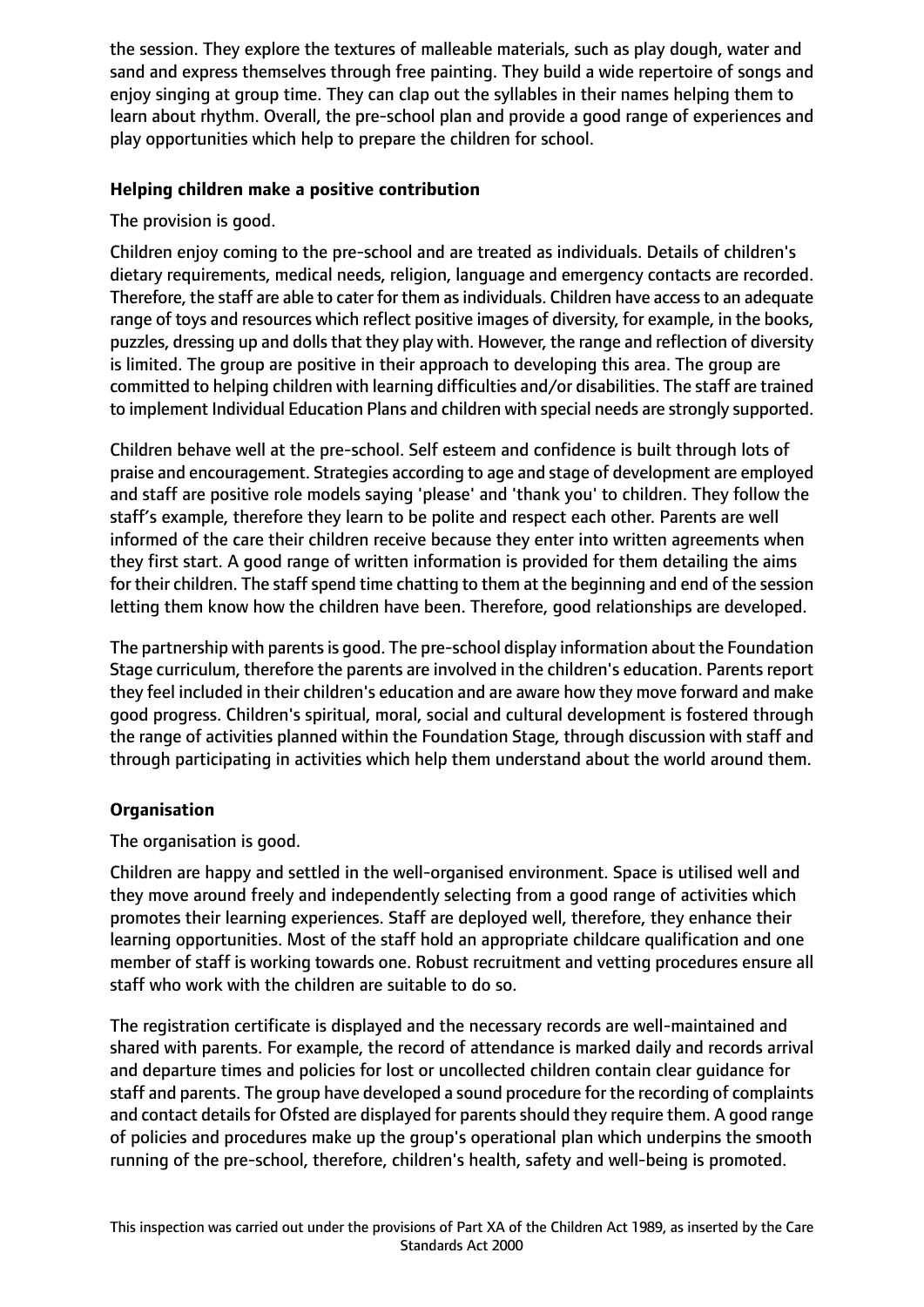Leadership and management is good. The leader has clear aims for the group and together with the staff team is pro-active in helping children move forward. Regular meetings are held to assess and discuss the children's progress. The leader welcomes staff input at these meetings where they talk about the Foundation Stage planning and discuss children's next steps in learning. Frequent monitoring and evaluation is used to assess the effectiveness of the curriculum. Staff are supported well as they are able to access regular training opportunities. They are committed to keeping themselves up-to-date with current regulations and through good relationships with the local Early Years department they continually improve their practice. Overall, the setting meets the needs of the range of children for whom it provides.

## **Improvements since the last inspection**

At the last inspection the pre-school were asked to ensure that children had access to fresh drinking water at all times. During this inspection a jug of fresh water and cups are within easy reach for them. This means they can help themselves when they are thirsty. The group were also asked to review the way group story times were managed. The staff all sit together with the children and behaviour is managed well. Therefore, story time is effective for all ages of children. They were also left an action to ensure at least one member of staff who was first aid trained was present at all times. The group now have three members of staff who hold current certificates, therefore, someone is present at all times and can act in an emergency should this be required.

At the last nursery education inspection the pre-school were left two key issues to address. They were asked to develop the children's opportunities to recognise numbers and promote their understanding of addition and subtraction. They have developed maths well within the range of activities they provide; staff use appropriate maths language. Therefore, children's understanding of many maths concepts is developed well. They were asked to provide greater opportunities for the children to select craft materials. There is a table where a wide variety of craft materials are available; therefore, the children are able to express themselves freely.

## **Complaints since the last inspection**

Since the last inspection there have been no complaints made to Ofsted that required the provider or Ofsted to take any action in order to meet the National Standards.

The provider is required to keep a record of complaints made by parents, which they can see on request. The complaints record may contain complaints other than those made to Ofsted.

# **THE QUALITY AND STANDARDS OF THE CARE AND NURSERY EDUCATION**

On the basis of the evidence collected on this inspection:

The quality and standards of the care are good. The registered person meets the National Standards for under 8s day care and childminding.

The quality and standards of the nursery education are good.